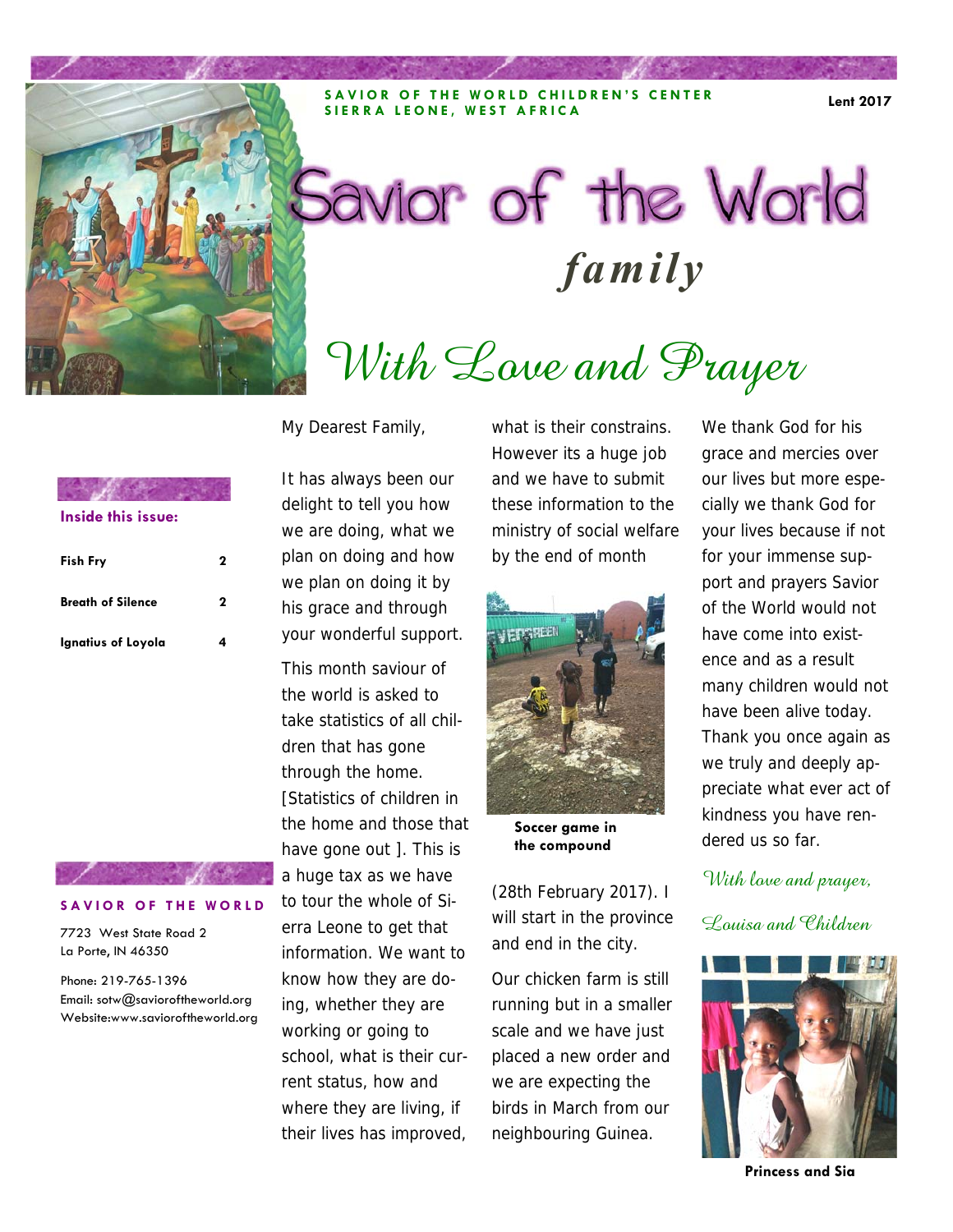



# St. Edward Knights of Columbus #9696

## And Savior of the World

### **FISH FRY March 3rd**  $4 - 7$  pm

216 S. Nichols Lowell, IN 46356 St. Edward Parish (school gym)

AYCE Lightly breaded fish, parsley potatoes/French fries, world-famous coleslaw, applesauce, bread, and homemade desserts

Adults \$12, Seniors \$10, Children 12-5 \$5, Under 5 free

# Breath of Silence

### **Dear Brothers and Sisters of the Savior of the World Family**,

May the Peace of our Lord Jesus be with you, now and always!

Dearest friends, at the encouragement and under the authority of Pope St. John Paul II, when Pope Benedict XVI was still a cardinal, he published a document on the true meanings of Christian freedom. In that letter he spoke about the Church's preferential option for the poor. He took the occasion to make the painful comment that the Church's preferential love is not only for the poor but is also for youth, but most people stay silent about the priority that Jesus gives for loving young people.

A young woman came to me mutilated, hungry, in need of medicine and in great need of hope. Many of you have heard of her: Kadiatu Kamara. She kept her head covered with a very dirty, nastylooking cloth because

she was afraid people would scream if they saw her head. She felt comfortable removing the cloth when she spoke to me, but she would only do that if she was sure no one else would be seeing her.

 She had no ears: the rebels had removed them. They had cut off her lips, cut off her nose, and pounded her eye sockets so that her eyes were looking through narrow slits. She moved her mouth with great difficulty so

that eating and speaking were an extra burden for her. Her head no longer seemed human.

One Sunday she suddenly voiced her desire to come to the Catholic parish church with me even though she was a Moslem. As I was driving in the automobile with Kadiatu sitting alone behind me with her cloth wrapped tightly around her head, I realized I was facing a severe challenge: since I was the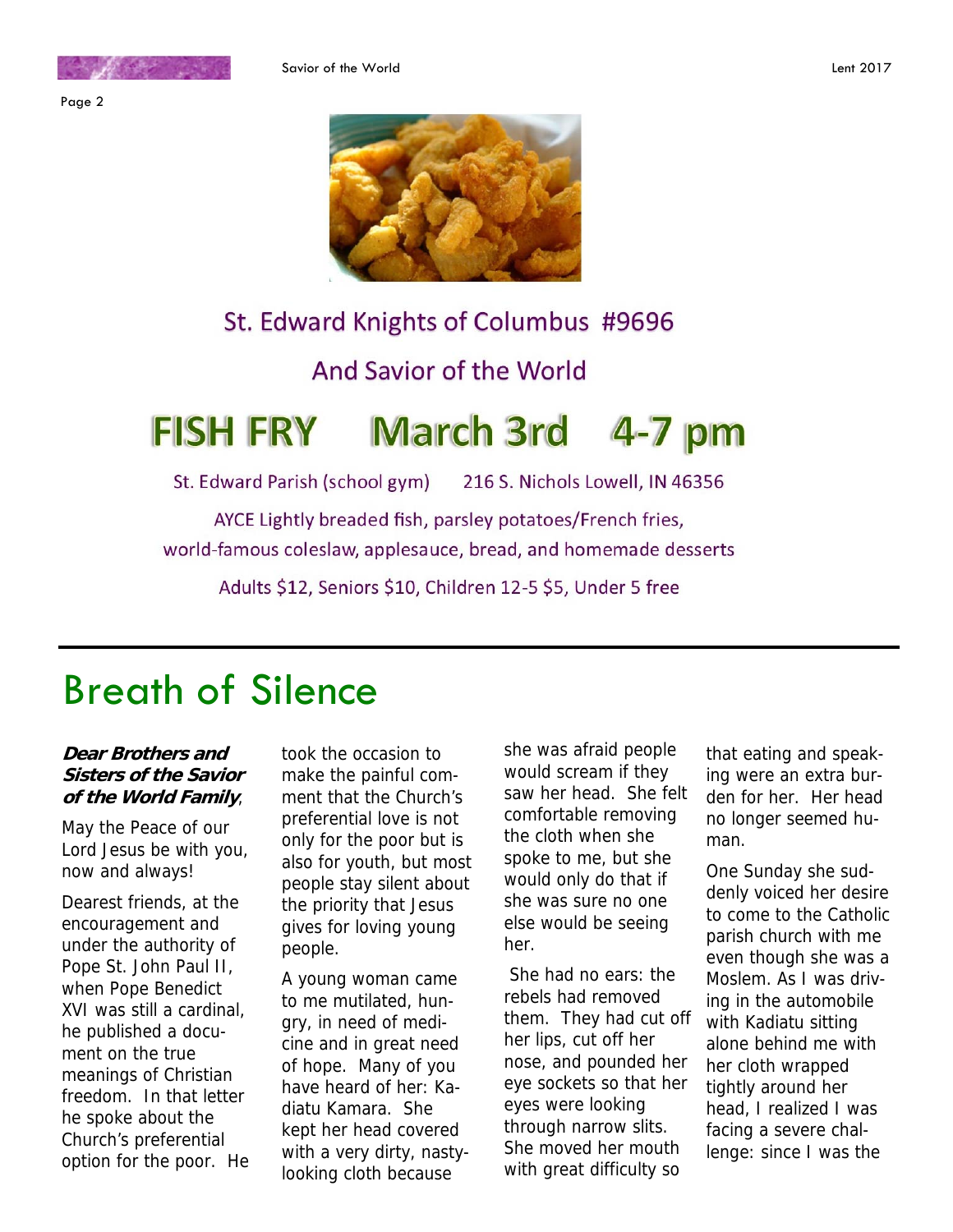Page 3

# Breath of Silence

priest celebrating the Holy Mass, and since the church would be filled with people, probably over one thousand, Kadiatu was going to feel very humiliated because I was sure no one would go near her.

At that time I saw two women walking on the road who were not from Catholic families, but they were walking towards the Catholic parish church. I asked them if they would like to ride in my pickup truck and they said, "Yes." Once inside, I explained to them: "Kadiatu, Fatmata, Louisa, when you are in the church you stay together, okay?" They all agreed.

After vesting for the Mass in the sacristy, I entered the church from the back in a solemn procession. Almost every Sunday the people would sing the same entrance hymn:

O, the love of my Lord is the essence

Of all that I love here on earth.

All the beauty I see, he has given to me

And his giving is gentle as silence.

Every day, every hour, every moment

Have been blessed by the strength of his love

At the turn of each tide, he is there at my side,

And his touch is as gentle as silence.

There've been times when I've turned from his presence,

And I've walked other paths, other ways.

But I've called on his name in the dark of my shame,

And his mercy was gentle as silence.

**AND AND AND AND AND AREA Just as he did for the Prophet Elijah when his enemies were besieging him with unbridled wrath, God whispered** 

**in Kadiatu's soul as a gentle breath of silence.**

To those who do not know war, a hymn that praises silence seems quite a contrast to the loud jubilation that accompanies the singers and dancers at the beginning of the Sunday celebration. War noise, however, unsteadies

nerves, keeps the heart beating at an unusually rapid pace, and leaves the soul aching for whatever encourages and gives a moment's security. Just as he did for the Prophet Elijah when his enemies were besieging him with unbridled wrath, God whispered in Kadiatu's soul as a gentle breath of silence.

So we began the celebration with drums beating and the entire church singing about silence. People were very crowded, squeezing together to make room for more. But in the middle of the church was a wide open space. In the middle of that space were five people: Kadiatu, Fatmata, Louisa Aminata, and two friends that Louisa met there in the church.

Mother Teresa repeated often that God speaks in the silence of the heart. Fatmata asked me to give her Moslem mother the Catholic sacrament of baptism. I granted her this wish; her mother approached death very joyfully in the silence of her Good Shepherd, that is to say, her Redeemer, Je-

sus Christ. Kadiatu herself asked for the sacraments of baptism, confirmation and the Eucharist. She voiced her new faith in Jesus Christ with beautiful clarity in spite of the biting pain that she suffered every time she tried to speak – she received a very tiny particle of the Eucharist with a very large, open heart: she was opening her heart to God himself.

**MARCHART** 

And then, as you know, I enjoyed the privilege of giving Louisa Aminata the sacraments of baptism, confirmation and the Holy Eucharist. She in her turn has brought many children to the sacraments.

Do we live with the love of Jesus in our hearts? Do we appreciate the gifts Jesus gives us – the new capacity to love, to forgive, to understand, to share, and to hope – every time we receive a sacrament? May you meet Jesus in the silence of your heart today and may you trust him freely and joyfully.

### *Fr. Umuhozanimana*